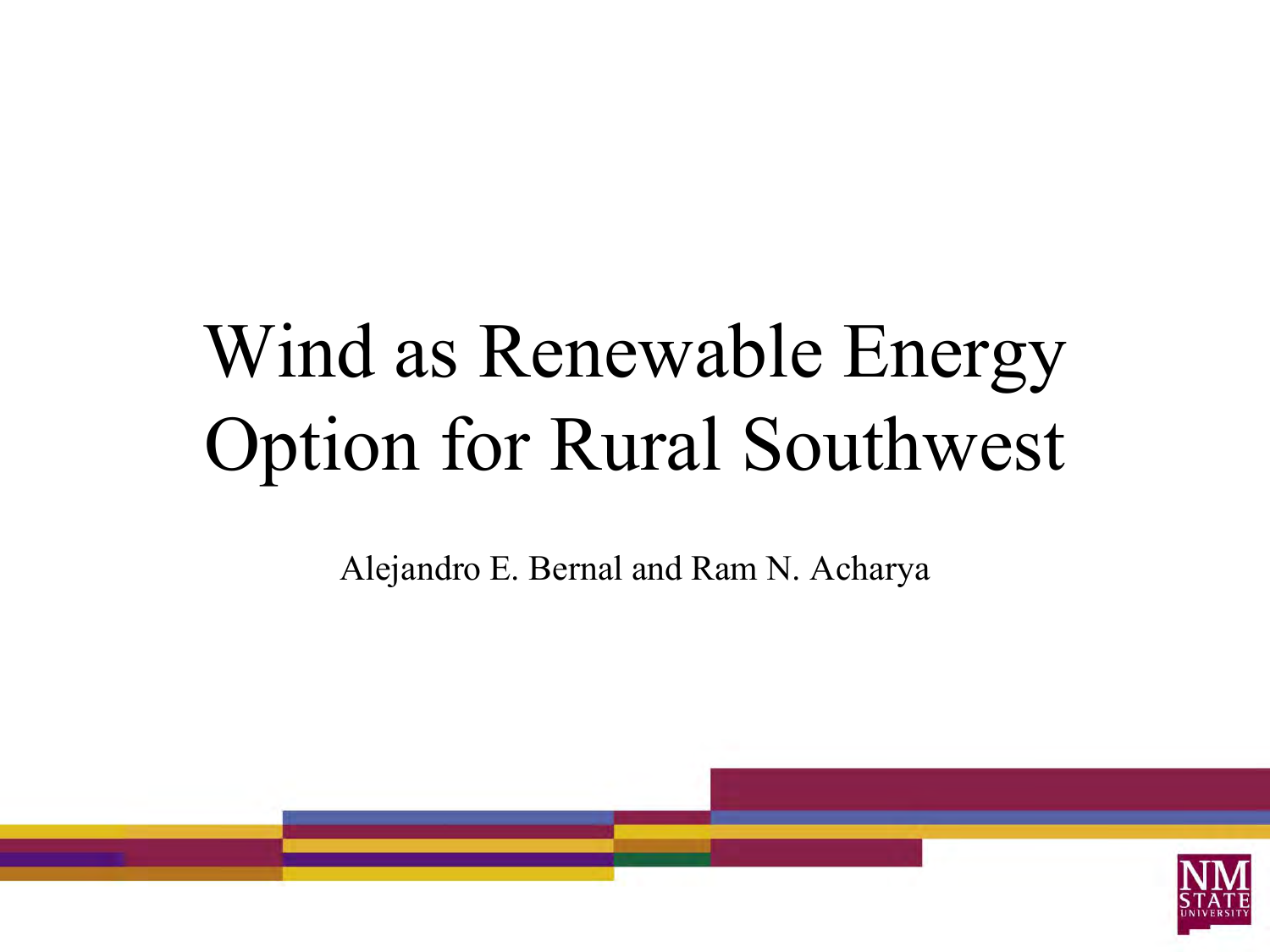# Objective

- To understand how certain factors influence the installation rate of small wind turbines
- To evaluate the effectiveness of the New York small wind incentive program



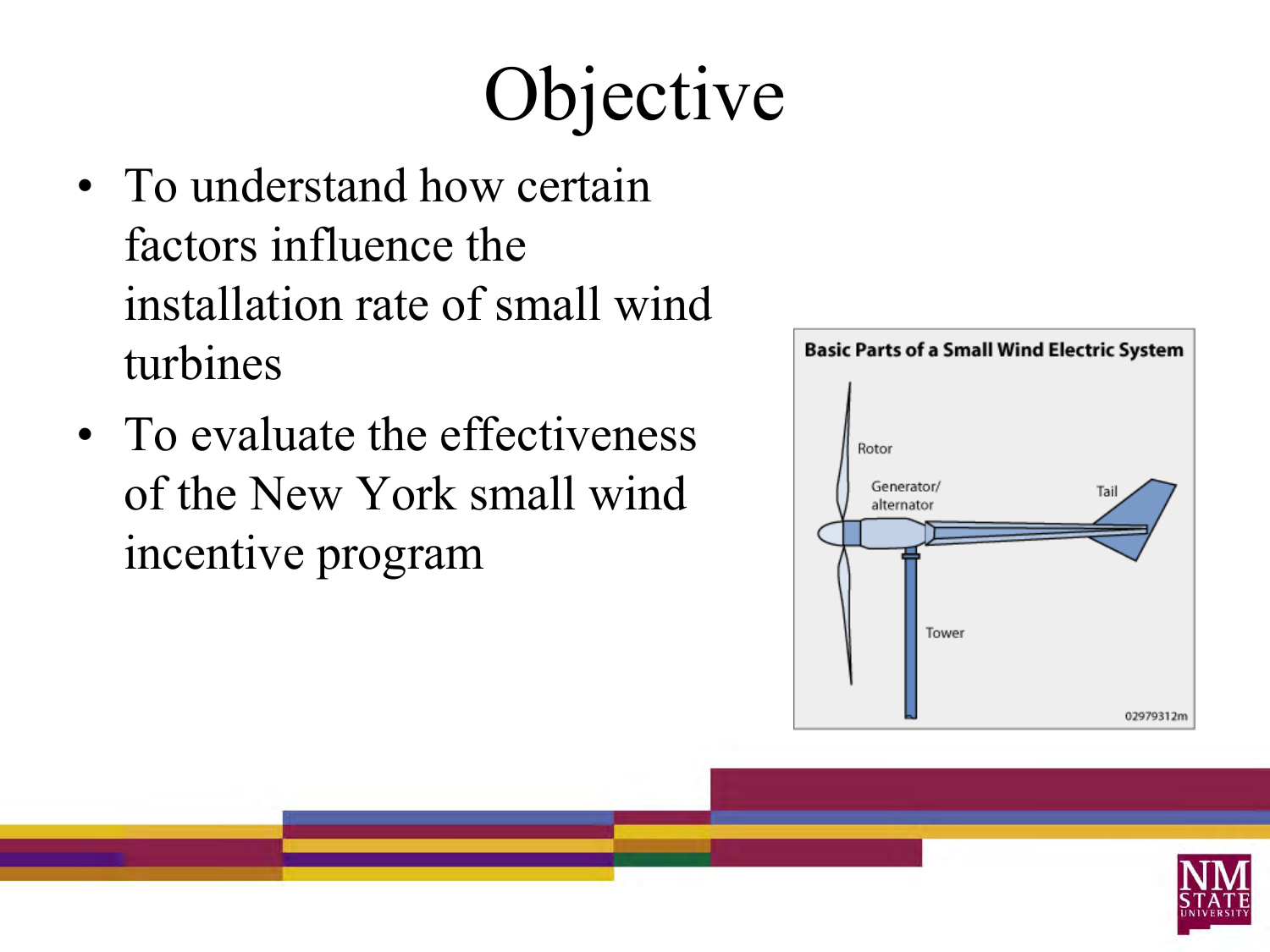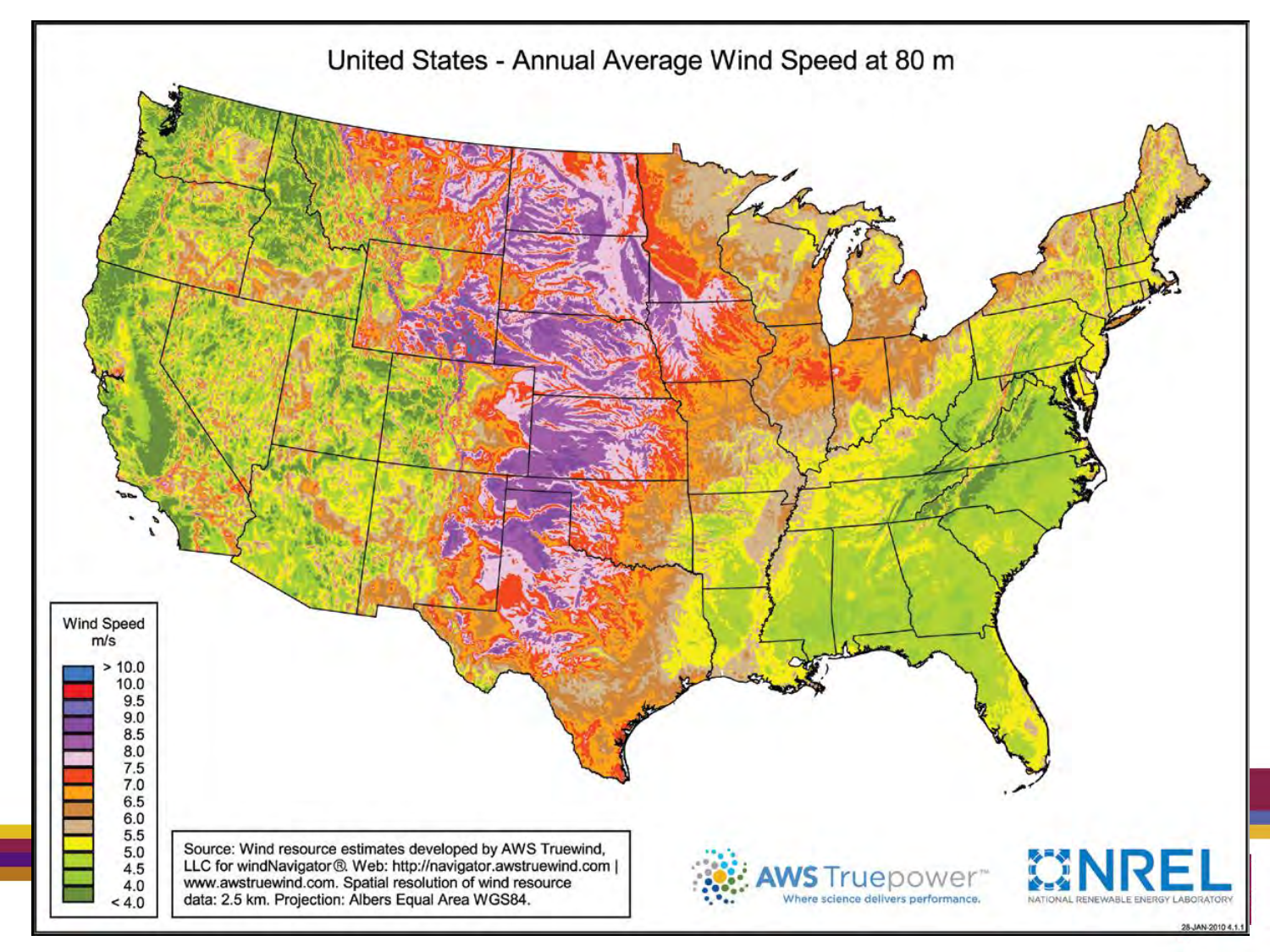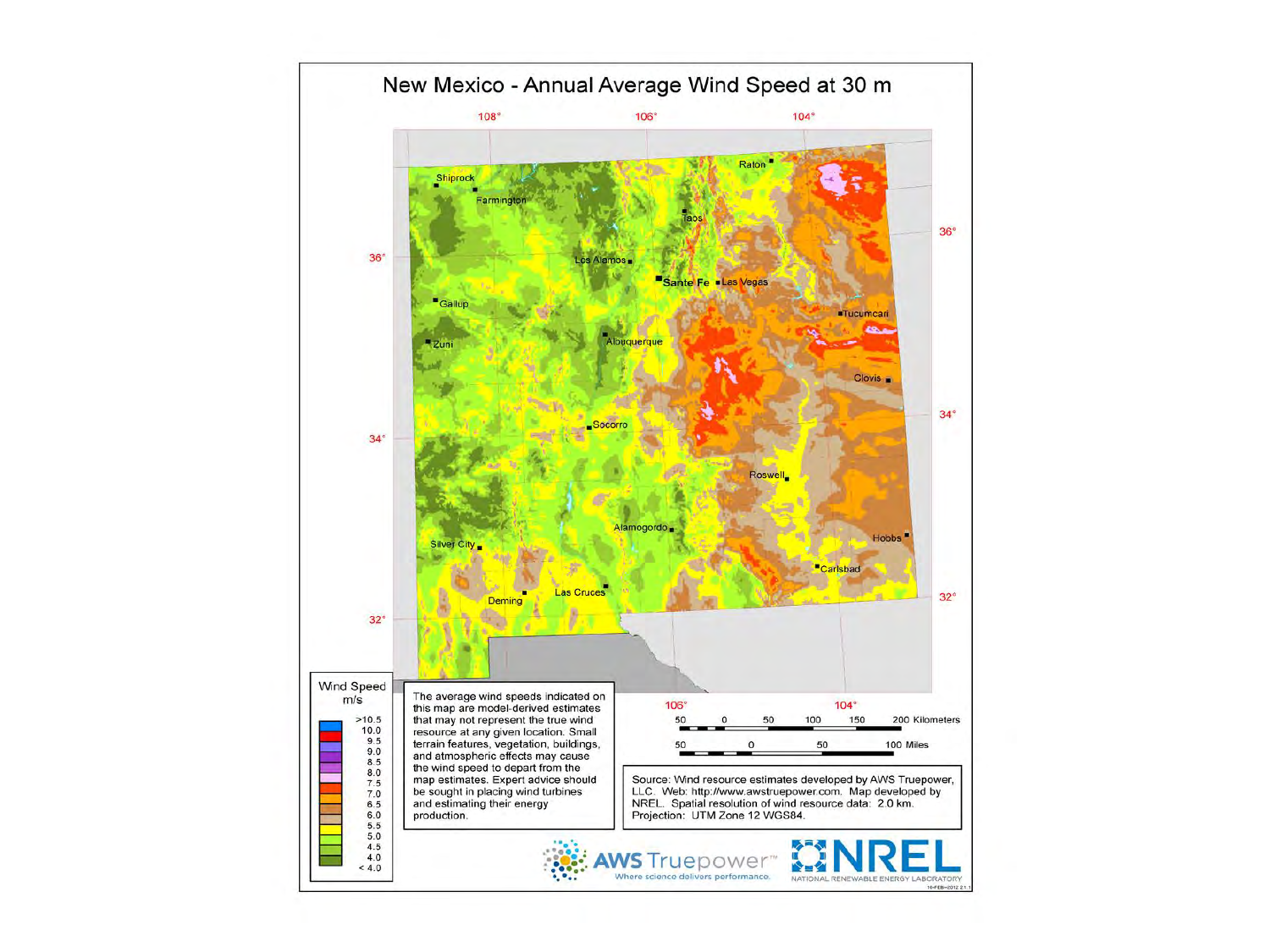## Initial Findings

#### **Initial findings for New York –** 169 Installations

|         | Size |           |           | Height            | kWh    | Capacity | Payback |
|---------|------|-----------|-----------|-------------------|--------|----------|---------|
|         | (kW) | Cost      | Incentive | (f <sub>t</sub> ) | Output | Factor   | period  |
| Min     |      | \$13,000  | 5%        | 45                | 1,357  | 2%       | 4       |
| Average | 9.5  | \$71,885  | 46%       | 117               | 11,428 | 14%      | 23      |
| Max     | 20   | \$181,500 | 83%       | 140               | 35,621 | 29%      | 282     |

(Source: New York State Energy Research and Development Authority)





#### **Initial findings for California –** 472 Installations

|         | Size |           |
|---------|------|-----------|
|         | (kW) | Cost      |
| Min     | 0.4  | \$2,204   |
| Average | 7.2  | \$40,266  |
| Max     | 20   | \$141,822 |

(Source: California Energy Commission)

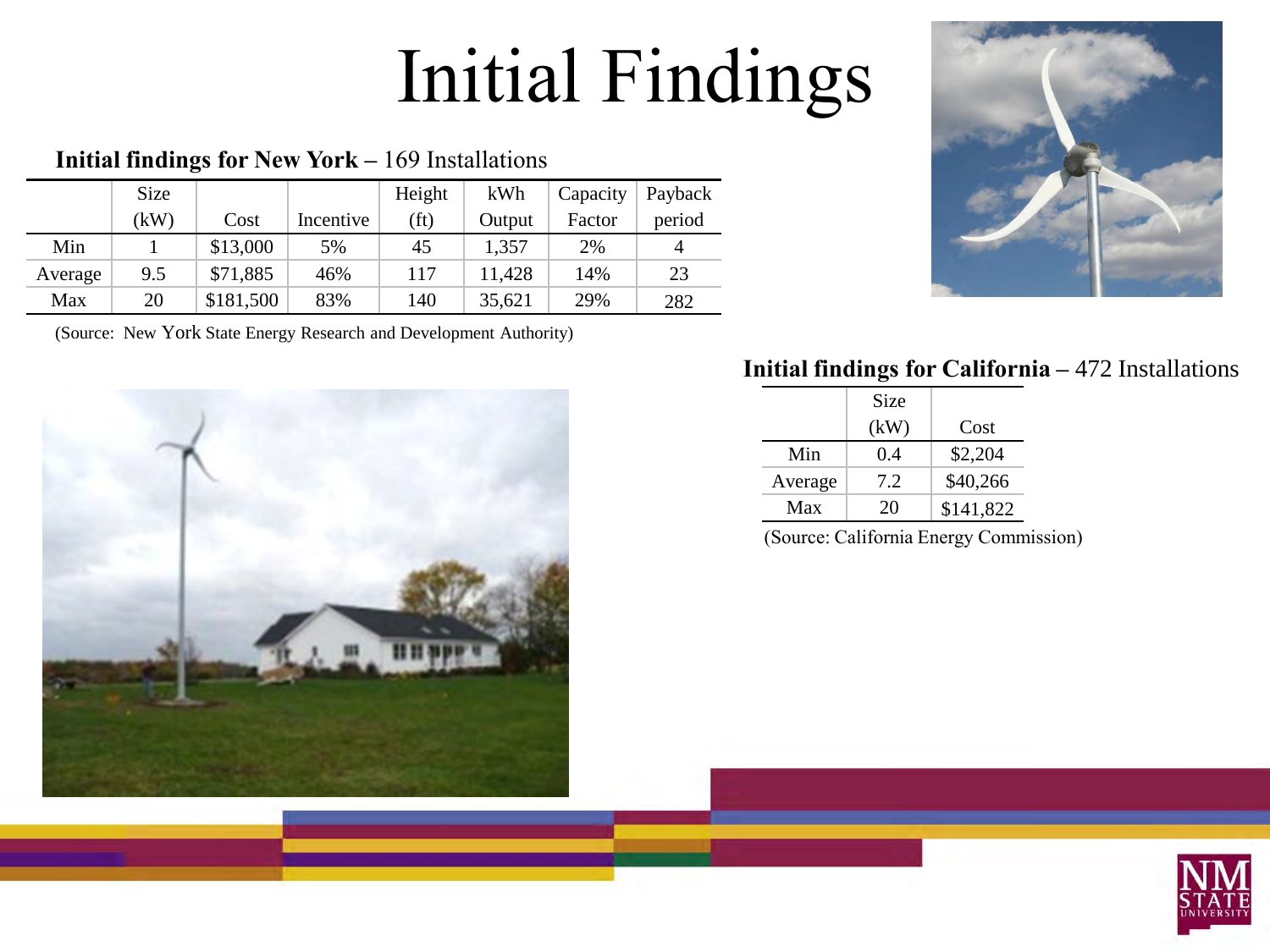## Previous Research

- Jacobsson and Johnson (2000) highlight the importance of social networks that aid in the diffusion of new renewable technologies
- Durham et al. (1988) demonstrate that the likelihood of solar hot water heater installation increases with some level of college education and household size
- Rothfield (2010) finds that if the consumer faces a high electricity price they are more likely to install PV panels

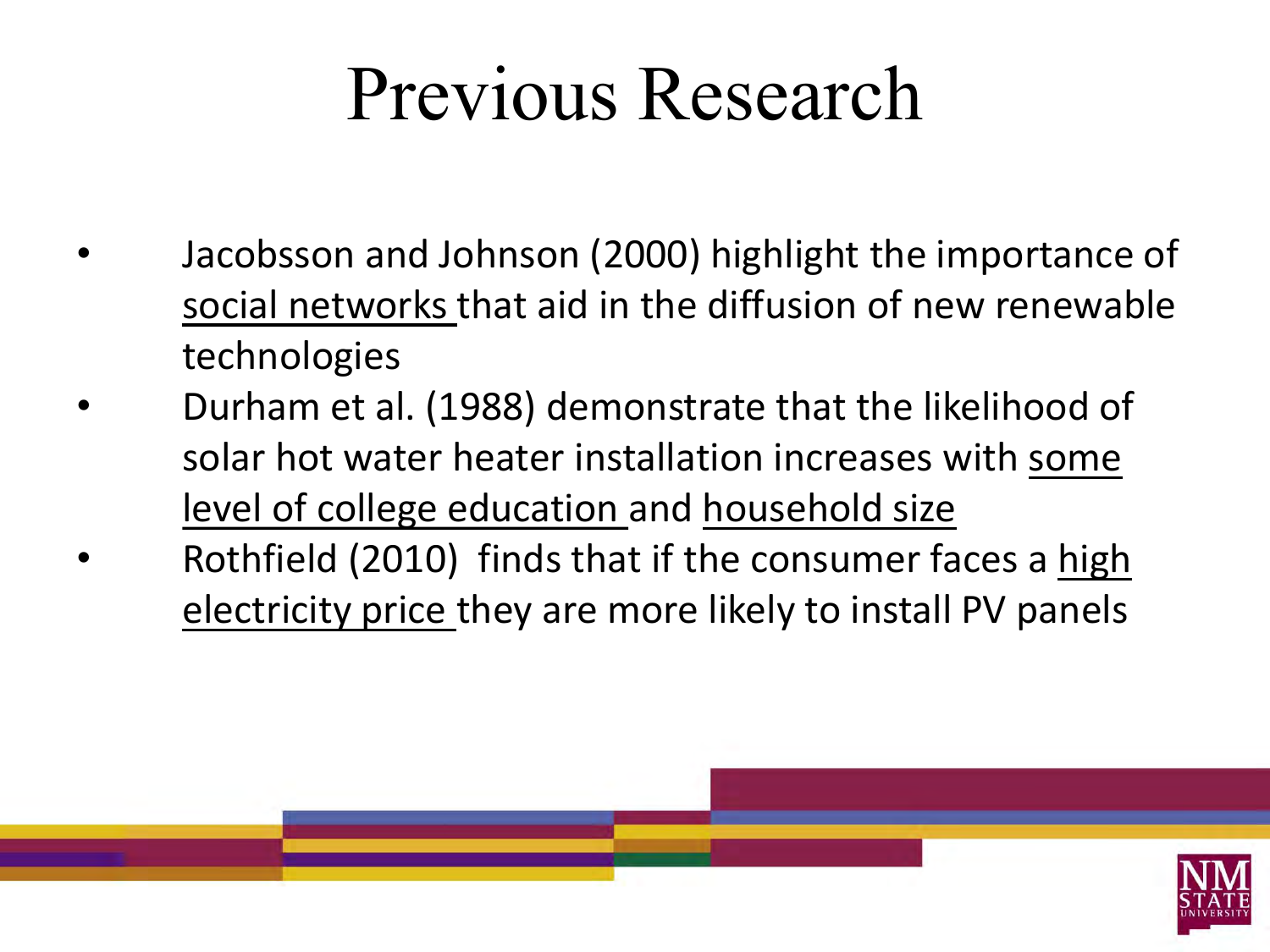## Previous Models

- Durham et al. (1988) refer to consumer maximization theory to develop a probit model that predicts the probability of installing solar hot water heating
- Rothfield (2010) studied the probability of installing photovoltaic panels
- Small wind is comparable to solar PV panels, for this reason the Durham el al. (1988) and the Rothfield (2010) models will be extended to small wind turbines

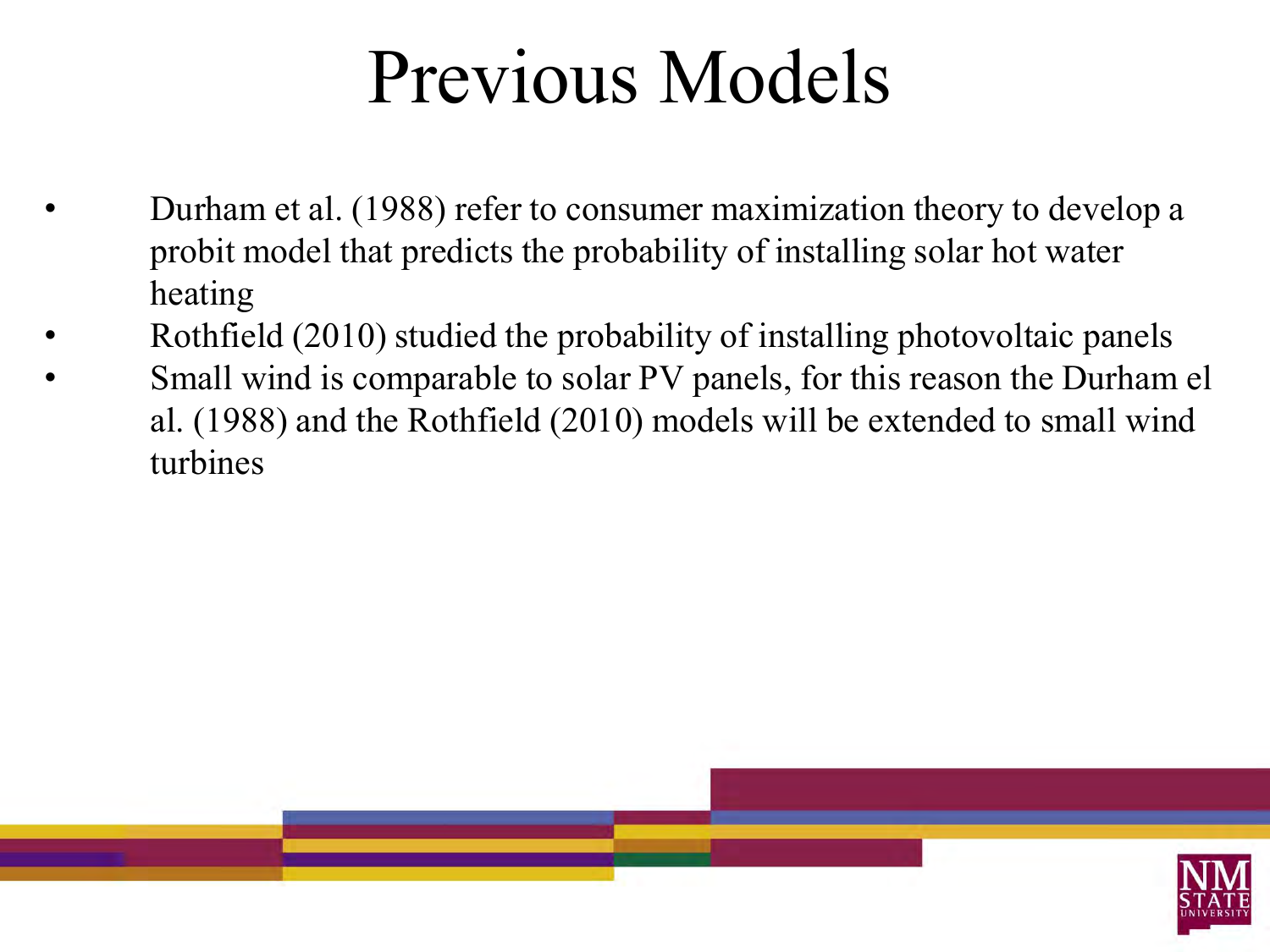#### Theoretical Framework

#### $WIND = \beta_0 + \beta_1 POP + \beta_2 WHT + \beta_3 YOU + \beta_4 MID + \beta_5 OLD$  $+\ \beta_6TOT + \beta_7CAP + \beta_8EDU + \beta_9INC + \beta_{10}CI + \beta_{11}EP$  $+ \beta_{12} EC + \varepsilon$

| Variables for Analysis |              |                                                                      |  |  |
|------------------------|--------------|----------------------------------------------------------------------|--|--|
| Variable               | Abbreviation | Description                                                          |  |  |
| Population             | Pop          | Total population in a given zip code                                 |  |  |
| White                  | Wht          | Percent of population that is White alone, non-Hispanic              |  |  |
| Young                  | You          | Percent of population that is between 25 and 44 years of age         |  |  |
| Middle                 | Mid          | Percent of population that is between 45 and 64 years of age         |  |  |
| Old                    | Old          | Percent of population that is over 65 years of age                   |  |  |
| Household              | Tot          | Total average household size                                         |  |  |
| Income                 | Cap          | Per capita income (dollars)                                          |  |  |
| Education              | Edu          | Population 25 years and over with bachelor's degree or higher        |  |  |
| Incentive              | Inc.         | Federal and state incentive (%)                                      |  |  |
| Cumulative             |              | All installs in a given location up to but not including the current |  |  |
| <i>Installs</i>        | CI.          | period                                                               |  |  |
| Electricity            |              |                                                                      |  |  |
| Price                  | Ep           | Average state retail electricity price $(\$)$                        |  |  |
| Electricity            |              |                                                                      |  |  |
| Consumed               | Ec           | Average monthly electricity consumption by state (kWh)               |  |  |

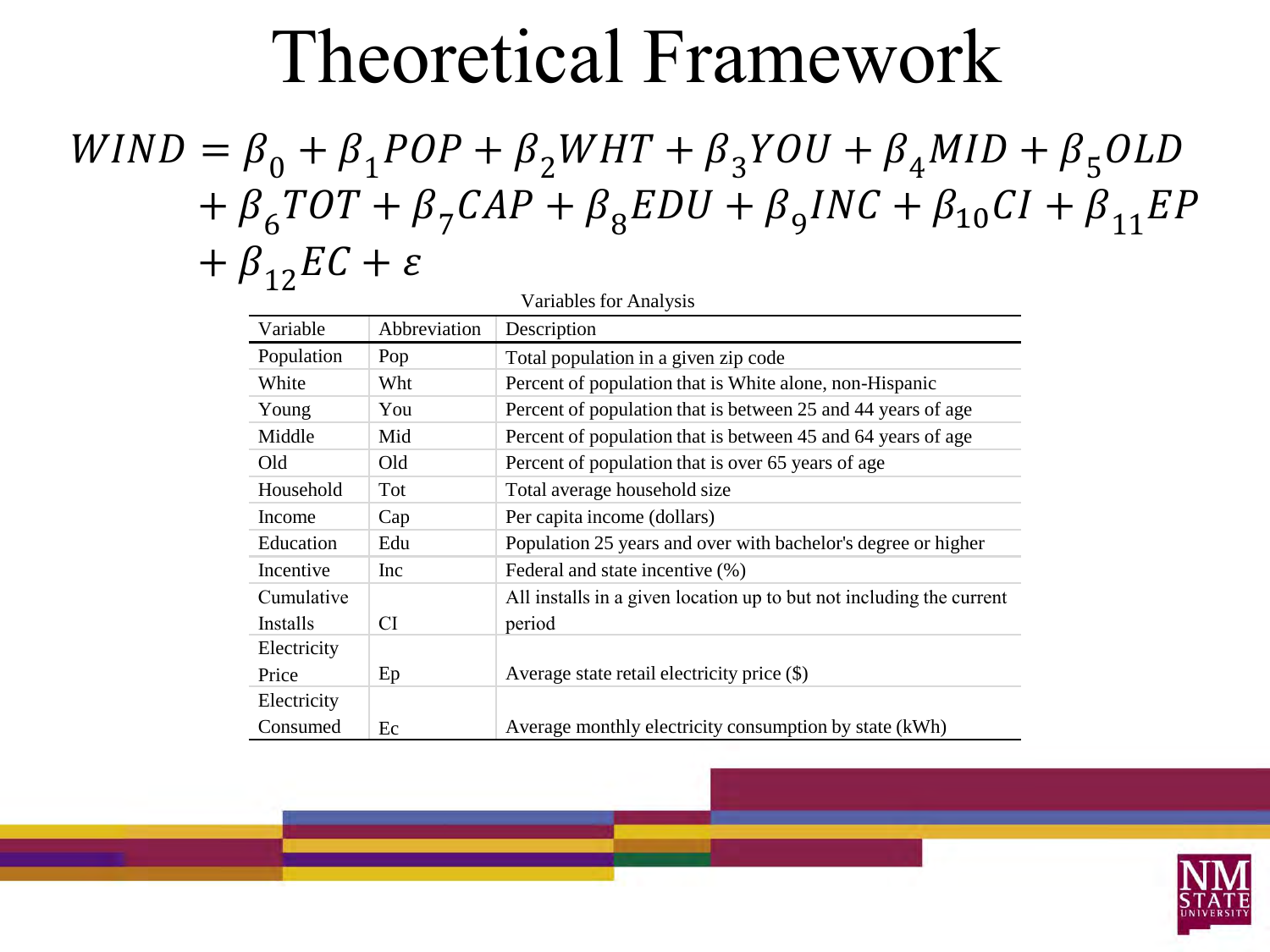#### Data

- Installation data energy departments respective states
- Wind speed data New Mexico Climate **Center**

(http://weather.nmsu.edu/climate/)

- U.S. Census
- Energy Information Administration
- National Renewable Energy Laboratory
- Turbine model information manufactures websites



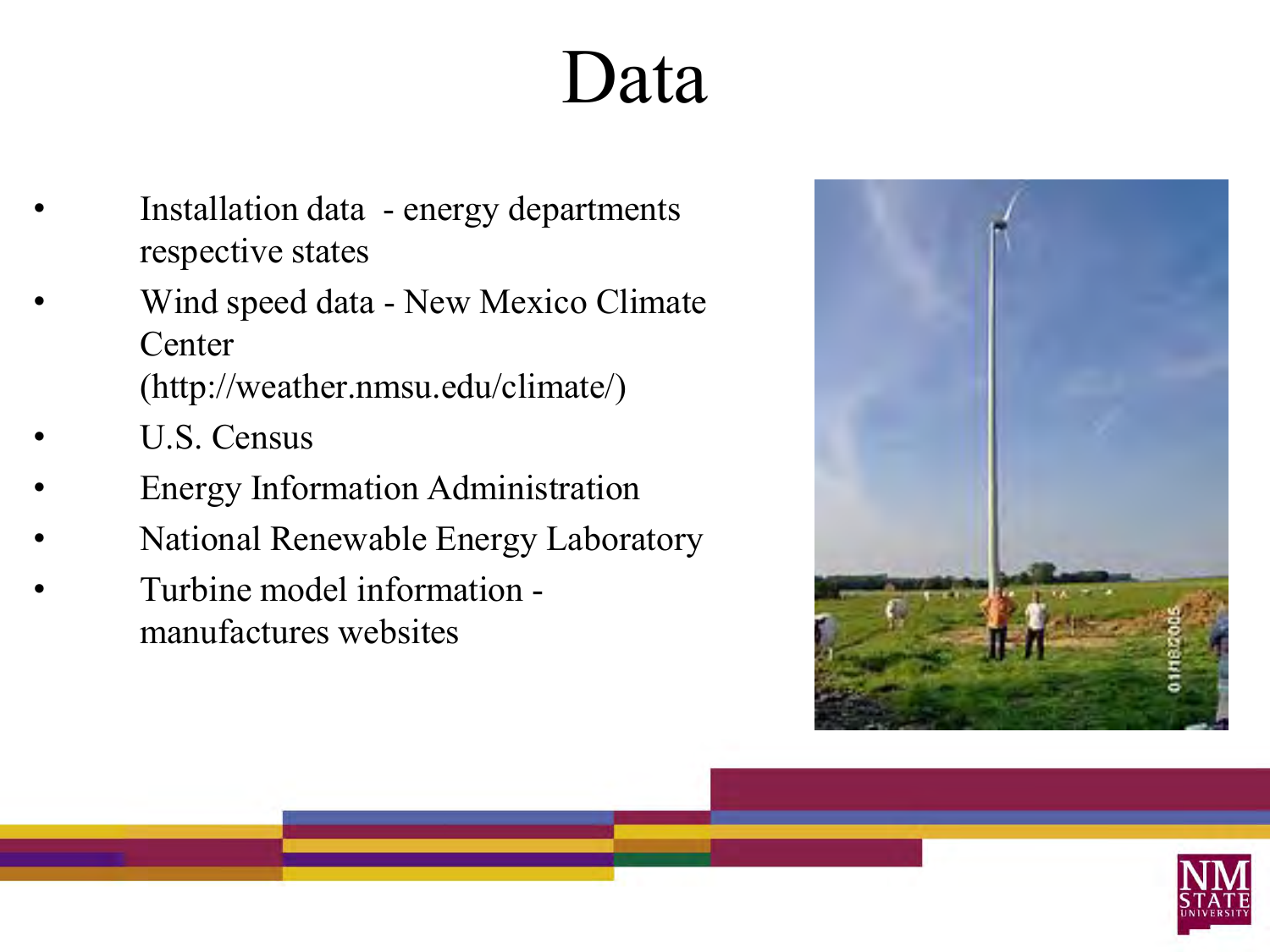### Economic Incentives

#### **Summary of Residential Wind Incentives and Rebates for New Mexico**

| State/Region/Utility               | Wind Incentive or Rebate Description                                                                              |
|------------------------------------|-------------------------------------------------------------------------------------------------------------------|
| <b>United States</b>               | Federal Tax Credit (30% of Cost at Installation)                                                                  |
| New Mexico                         | NM Renewable Energy Production Tax Credit (\$0.01 per<br>kilowatt-hour of energy produced)                        |
| NM Utility: El Paso<br>Electric Co | El Paso Electric Co REC Purchase: $$ 0.04/kWh \times 8 \text{ yrs}$ : to<br>$2020 \left( < 10 \text{ kW} \right)$ |
| NM Utility: El Paso<br>Electric Co | El Paso Electric Co REC Purchase: $$ 0.02/kWh \times 8 \text{ yrs}$ : to<br>$2020(10 - 100 \text{ kW})$           |

(Source: <http://www.dsireusa.org/>)